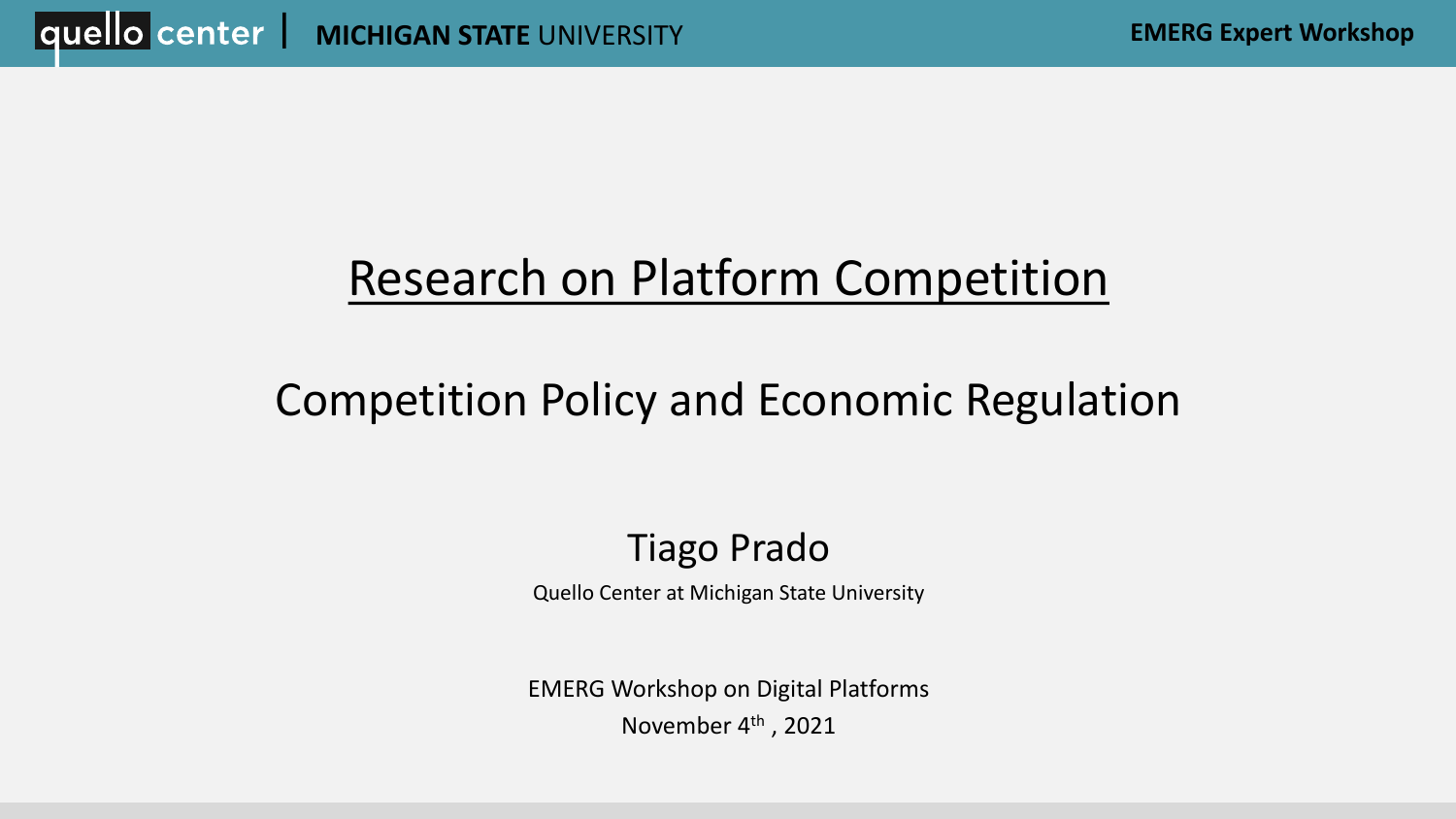## Platform Competition

- Competition for the platform
	- o Market definition
	- o Market Power
	- o Impacts on innovation
	- o Different alternatives
	- Competition in the platform o Self-preferencing o Privacy o AI ethics



### Source: Prado (2020)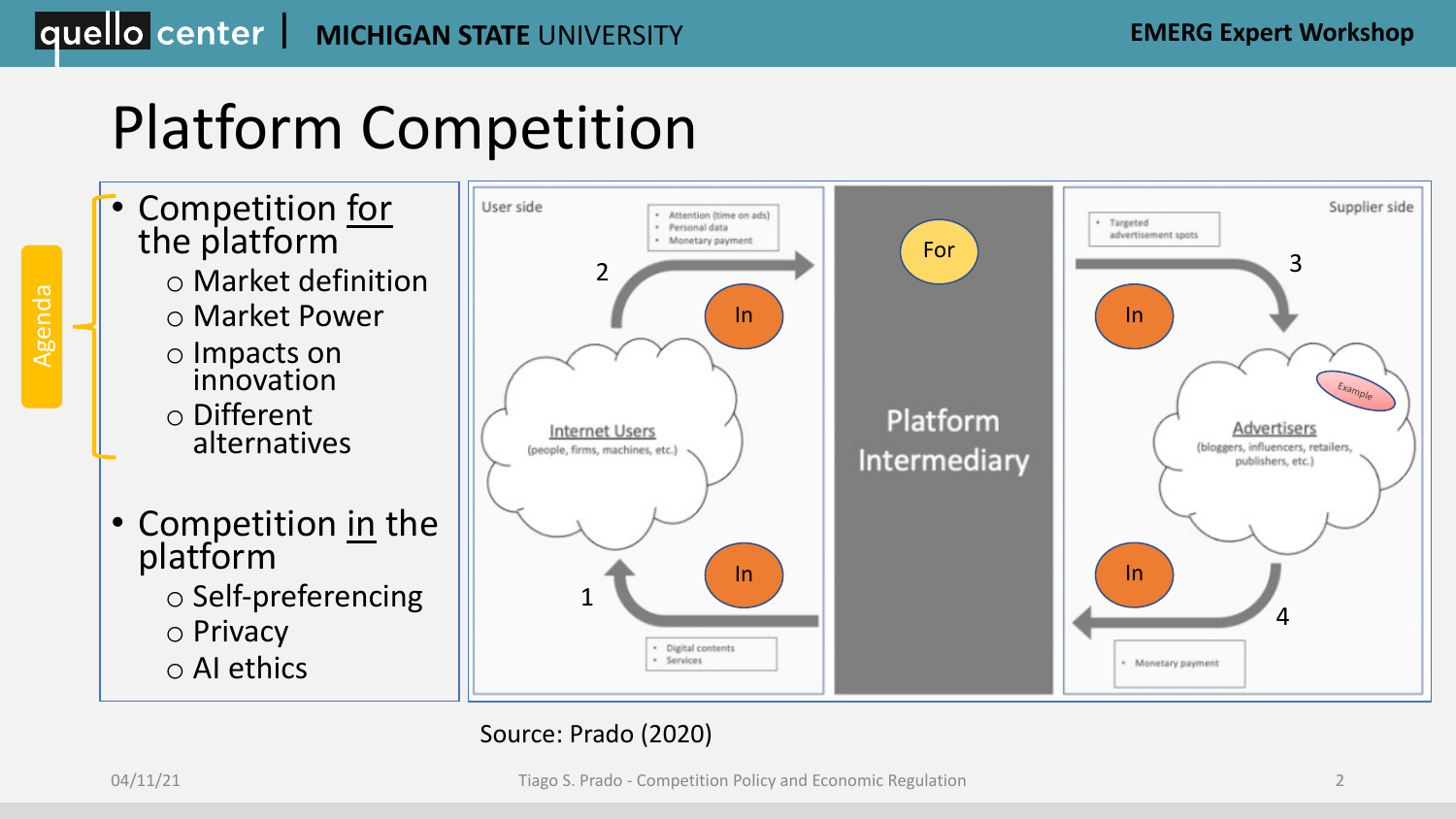## Market Definition

- The operationalization of market power in the digital economy remains highly contested in the academia
- Both competition policy and economic regulation approaches rely on the traditional Significant Market Power (SMP) framework

o Analysis is market-specific (e.g. market of search, video streaming, etc.)

o Small Significant Non-transitory Increase in Price (SSNIP) test

### • Challenges for applying the SMP framework:

- o Some platforms are present in multiple inter-related digital markets (not vertically integrated), granting them a bigger and more diverse amount of data when compared to single-market platforms
- o Platforms offer digital services that are mostly sponsored by attention (to targeted ads) and data collection (zero monetary price to end users), and retail price is not so relevant in many cases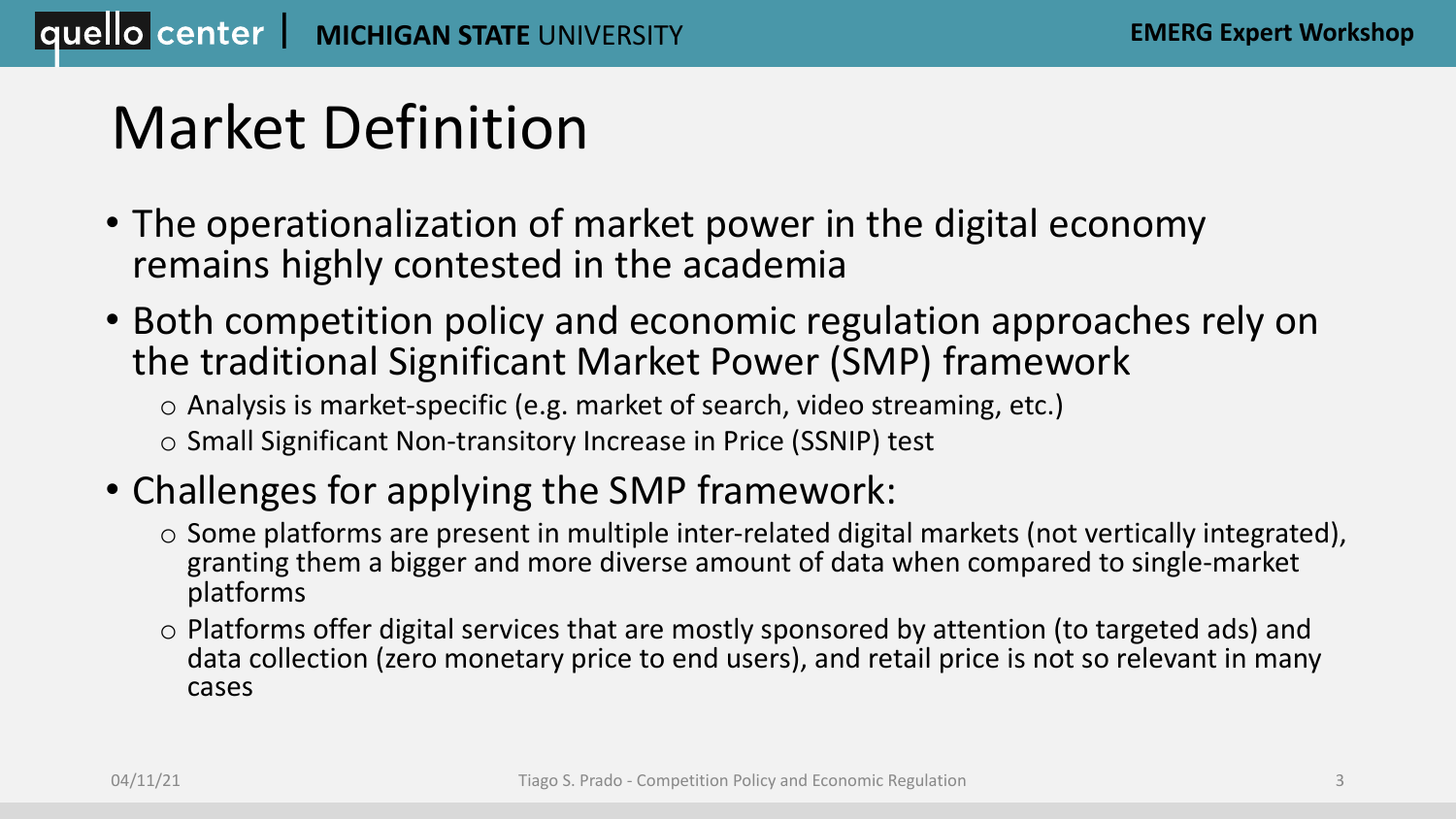## Market Power

- Market power is a function of platform's presence across all digital markets where the platform is present
- Market-specific approaches would have limited impact in promoting competition in digital markets



#### Source: Prado (2020)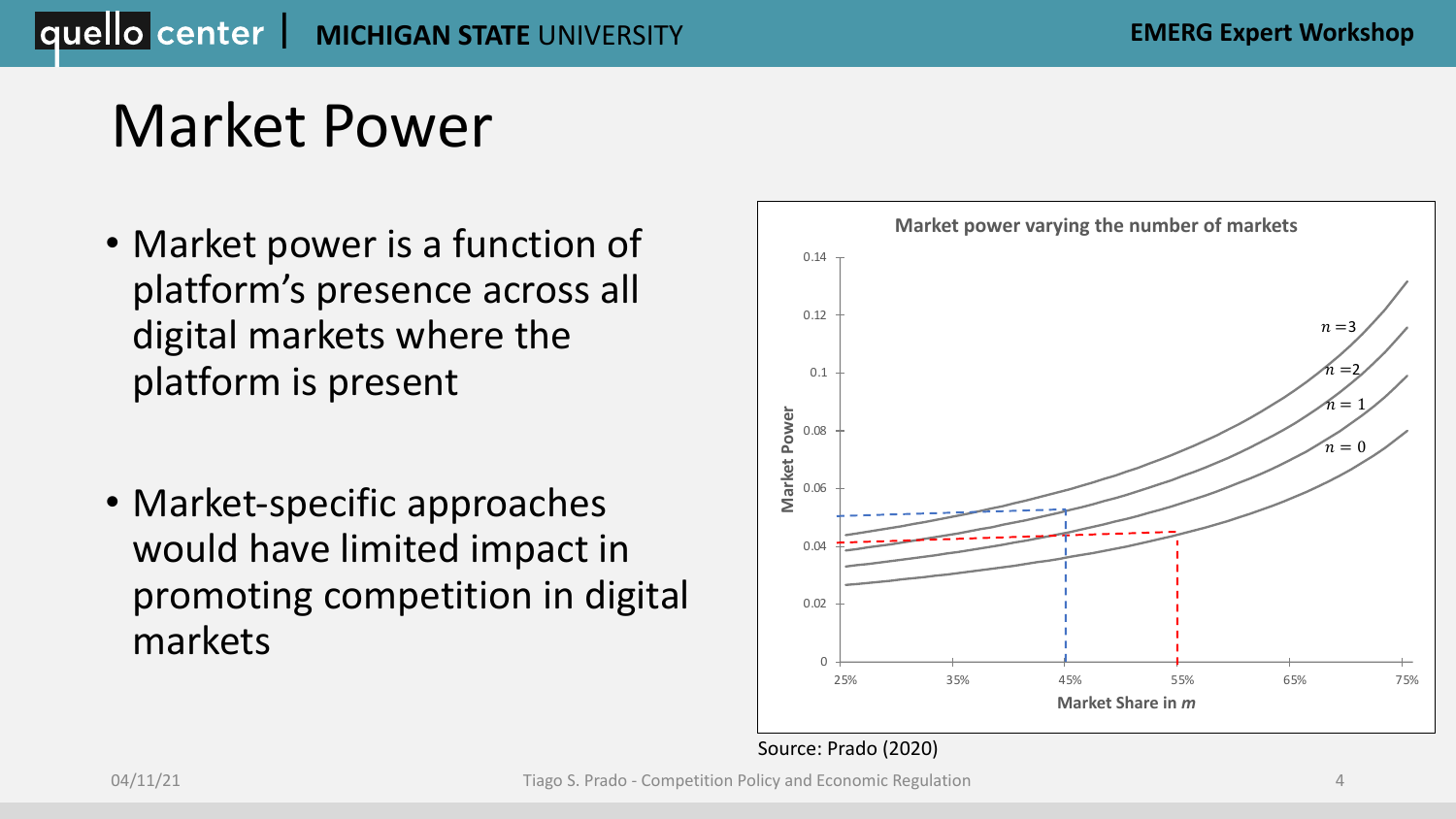## Impacts on Innovation

- Numerous recent claims that big tech start-up acquisitions suppress entrepreneurship and stifle innovation (Schechter, 2018; Smith, 2018; McLeod, 2020; Waters, 2020)
	- o Short-term: big tech acquisitions may discourage VC investment in early-stage start-ups that aim at the same industry segments
	- o Long-term: big tech acquisitions may aim at reducing the likelihood that new competitors emerge that challenge their own business
- A contrasting position holds that big tech acquisitions have made a positive contribution to overall welfare (Byrne, 2018; Kennedy, 2020; Prado, 2021).
	- o Give scale to innovations of small start-ups, resulting in bigger impact on productivity
	- o Foster venture capital investment and start-up creation (entry for buyout)





Source: Prado and Bauer (2021)

#### Figure 6 – Estimated causal effects of treated over time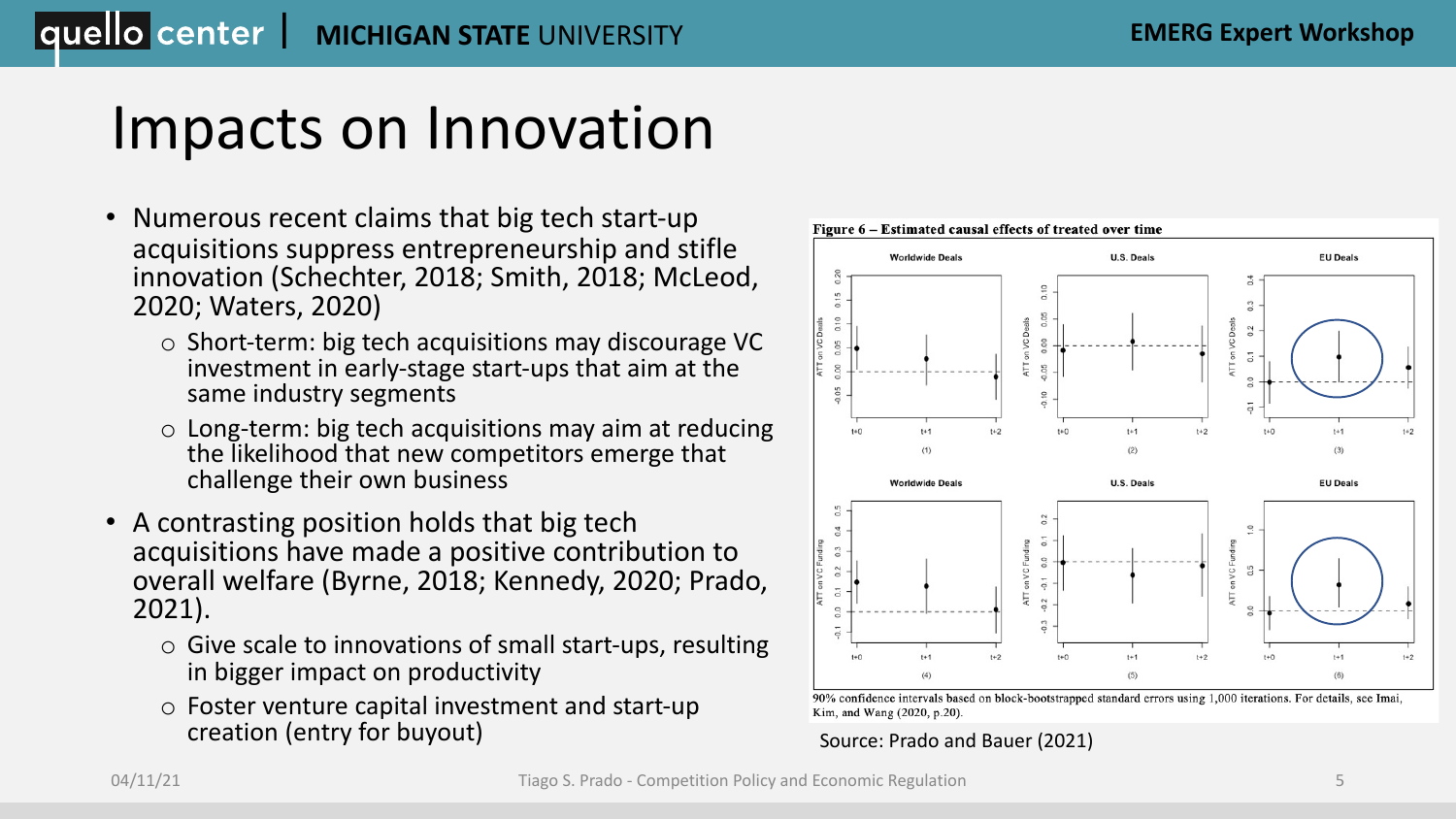### **MICHIGAN STATE UNIVERSITY EMERG Expert Workshop**

## Competition for the platform

*Competition policy and regulatory alternatives*



• **Specialized regulatory entity**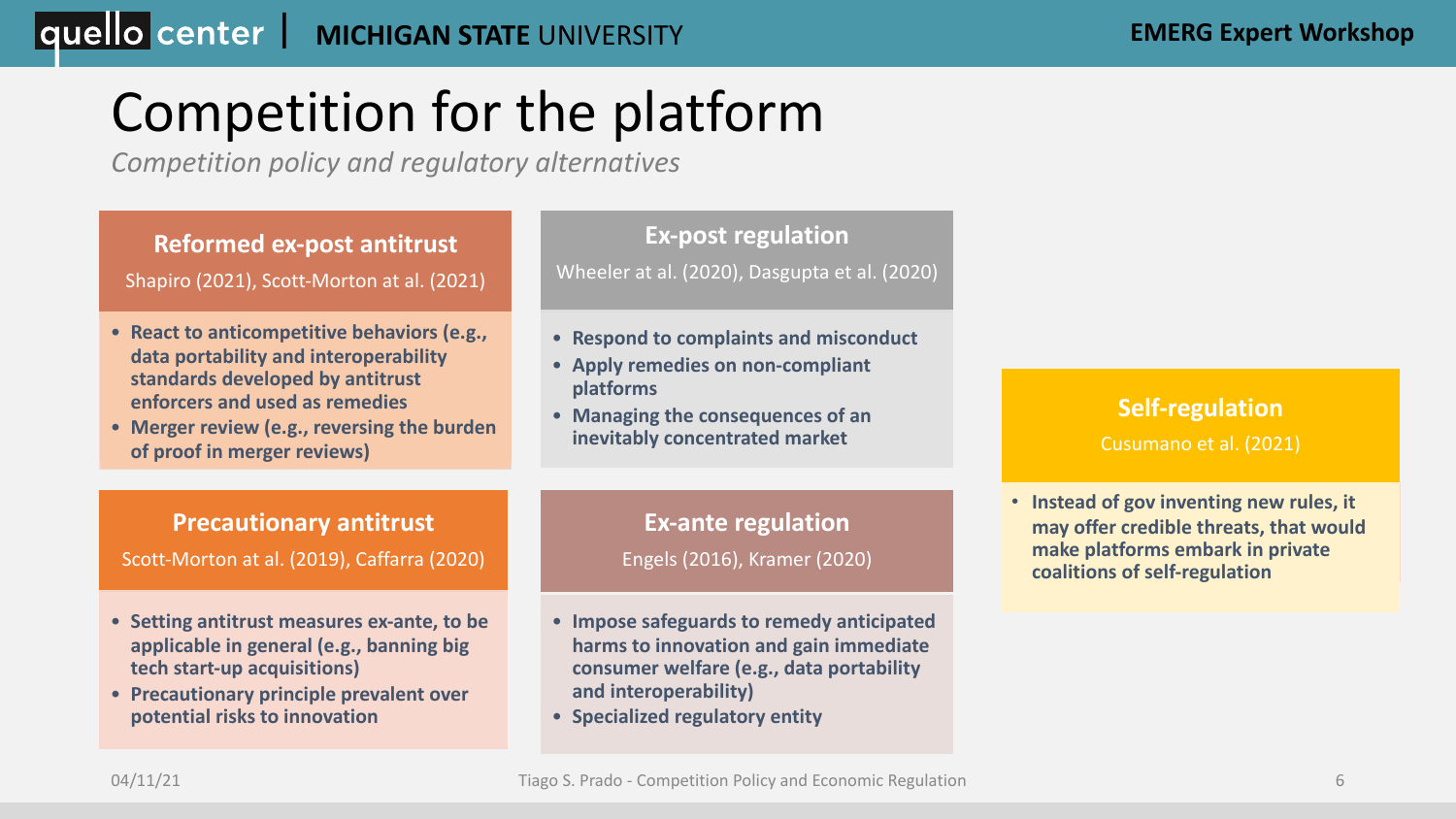## Main Takeaways from Research

- Concentration in digital markets is viewed by some as an intrinsic characteristic of many digital markets, as direct and indirect network effects and economies of scale and scope are what generates value and welfare to consumers
- "One size fits all" approaches toward platform regulation/antitrust may not be the best alternative. While competition in the platform should be fostered by every country, the same is not necessarily true for competition for the platform
	- Platforms have contributed a lot to productivity gains, benefiting consumers and small companies
	- The innovation ecosystem and consumer market of most countries offer limited conditions of generating big digital techs (scale, data, engineers, venture investment, etc.)
- Multi-market platforms can leverage their dominant position across markets, what makes the impact of adopting pro-competitive remedies in a single market very limited to promote competition for the incumbent platforms
- Potential harms of platforms to innovation are yet to be proven with robust empirical data.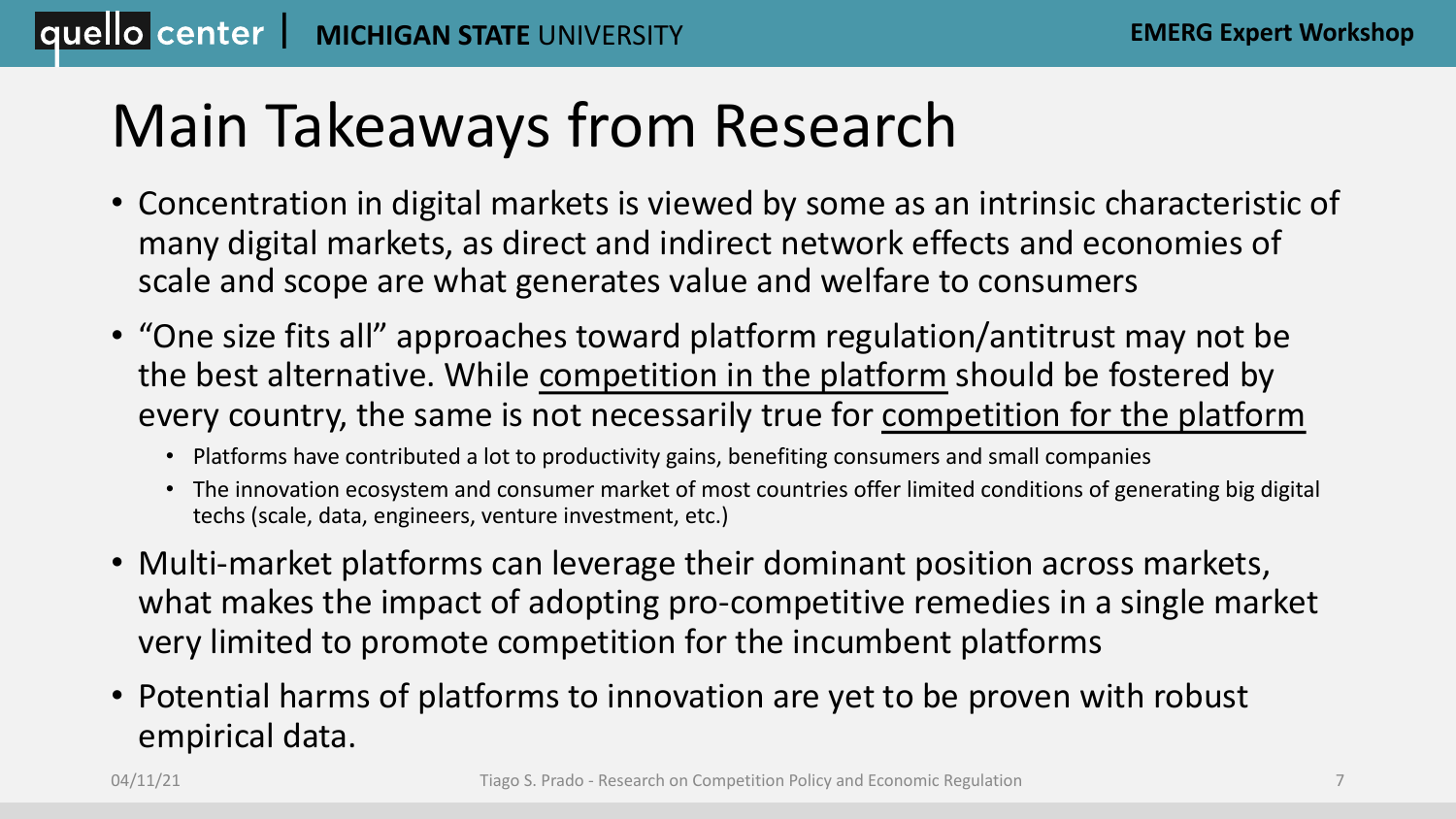### **|quello center | MICHIGAN STATE** UNIVERSITY

## [References](https://www.bloomberg.com/opinion/articles/2018-11-07/big-tech-sets-up-a-kill-zone-for-industry-upstarts)

- Byrne, E. (2018). Don't fear the big company 'kill zones,' TechCrunch. Retrieved June 4, 2021, from https://social.techcrunch.con
- [Caffarra, C. \(2020\). Designing regulation](http://dx.doi.org/10.2139/ssrn.3787127) for digital platforms: Why economists need to work on business models., with Federico
- Cusumano, M., Gawer, A., & Yoffie, D. (2021). 'Can self-regulation save digital platforms?'. Under Review, Industrial and Corporation
- [Engels, B. \(2016\). Data portability among](http://dx.doi.org/10.2139/ssrn.3808372) online platforms. Internet Policy Review, 5(2).
- Kennedy, J. (2020). Monopoly myths: Is big tech creating "kill zones"? Information Technology and Innovation Foundation. Retriction 3. Petric<br>https://itif.org/publications/2020/11/09/monopoly-myths-big-tech-creating-kill-z
- Krämer, J. (2020). Personal Data Portability in The Platform Economy: Economic Implications And Policy Recommendations. Jour
- McLeod, J. (2020). Inside the kill zone: Big Tech makes life miserable for some startups, but others embrace its power. Financial F 2021 from https://financialpost.com/technology/inside-the-kill-zone-big-tech-makes-life-mi
- Schechter, A. (2018). Google and Facebook's "Kill Zone": "We've Taken the Focus Off of Rewarding Genius and Innovation to Rev<br>Chicago, Stigler Center for the Study of Economy and State. Retrieved December 3, 2020 from http
- Smith, N. (2018). Big Tech Sets Up a 'Kill Zone' for Industry Upstarts. Bloomberg Opinion: Technology & Ideas. Retrieved June 11<sup>t</sup> 11-07/big-tech-sets-up-a-kill-zone-for-industry-upstarts.
- Waters, R. (2020). Big Tech's 'buy and kill' tactics come under scrutiny. *Financial Times*. Retrieved June 11<sup>th</sup>, 2021, from https://v
- Prado, Tiago S. (2020). Assessing the Market Power of Digital Platforms. Quello Center Working Paper, TPRC48: The 48th Researc Available at http://dx.doi.org/10.2139/ssrn.3747793
- Prado, Tiago S. and Bauer, Johannes M. (2021). Effects of Big Tech Acquisitions on Start-up Funding and Innovation. Quello Cente http://dx.doi.org/10.2139/ssrn.3787127
- Scott Morton, F., Bouvier, P., Ezrachi, A., Jullien, B., Katz, R., Kimmelman, G., Melamed, A., Morgenstern, J. (2019). Committee Report. Stigler Center for the Study of the Economy and the State, University of Chicago Boot
- Scott Morton, Fiona M. and Kades, Michael, (2021). Interoperability as a Competition Remedy for Digital Networks. Available at Strattp://dx.doi.org/10.2139/ssrn.3808372
- Shapiro, C. (2021). Antitrust: What Went Wrong and How to Fix It. American Bar Association. Antitrust, Vol. 35, No. 3, Summer.
- Wheeler, T., Verveer, P., & Kimmelman, G. (2020). New digital realities; new oversight solutions in the U.S. The case for a Digital Discussion Paper, Shorenstein Center on Media, Politics and Public Policy, Harvard Univers